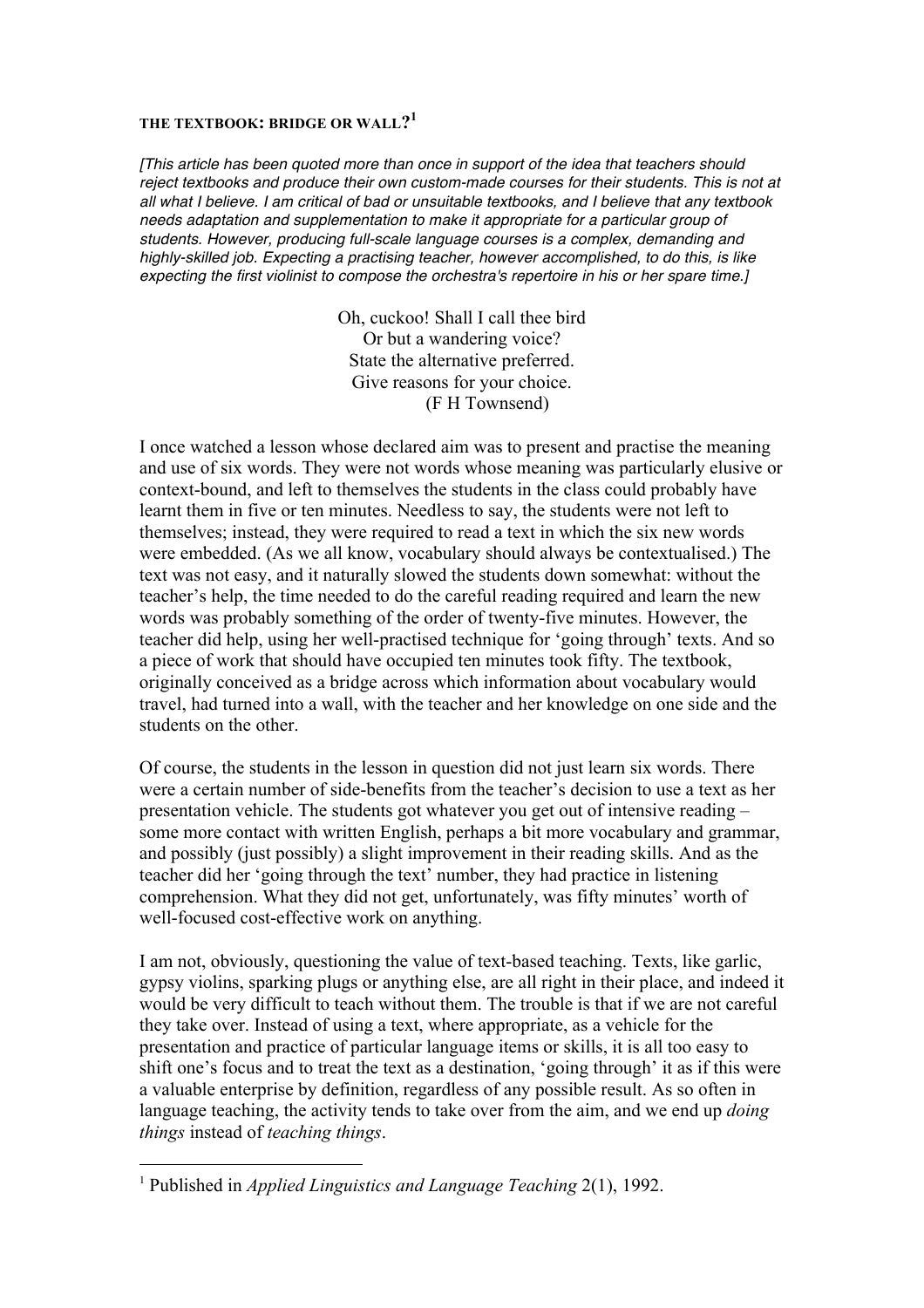The very name of our central piece of teaching material – *textbook* – betrays the superstitious reverence that so many educational systems have for texts. Perhaps this is because texts have traditionally functioned as the repository of the wisdom of the past, society's prime means of cultural transmission, and its source of religious instruction. Be that as it may, texts are the classic presentation vehicle for new language, and most textbook lessons still start automatically with a story, dialogue, newspaper article, literary extract or some other text, followed, as day is followed by night, by questions. (I have often wondered why a teaching text always has to have questions with it. And why do teachers ask so many questions anyway? Watch sixyear-olds playing schools. The one playing the teacher keeps asking questions, and gets cross because the others don't know the answers. That's what teachers do, isn't it? There is something deeply sinister about this.) It is, of course, possible to present new language without texts in very many interesting ways, and it is possible to use texts constructively without asking any questions at all; but I am not optimistic about progress in this area. Like death and taxes, texts and questions will always be with us.

The danger with ready-made textbooks is that they seem to absolve teachers of responsibility. Instead of participating in the day-to-day decisions that have to be made about what to teach and how to teach it, it is easy to just sit back and operate the system, secure in the knowledge that the wise and virtuous people who produced the textbook knew what was good for us. Unfortunately this is rarely the case. Even with the best teaching materials it is an inefficient approach – no coursebook contains exactly what is required for a particular individual or class. And textbooks are sometimes a very long way indeed from reflecting the needs and interests of one's students.

I have always been interested in the image of the learner that is reflected by the distorting mirror of the textbook. Texts, after all, tell you a lot about what kind of people the writers think their readers are. And educational texts also tell you what the writers – or the system they work in – are prepared to allow the readers to be, say and do. It can be instructive to write down the four or five things one thinks secondary school students are most interested in  $-$  the things they talk about among themselves when teachers and parents aren't listening – and then to check how many of these topics are touched on in their textbooks. Do the students get to read and talk about sex, human relationships, fairness, or conflicts with authority, for example – things that most adolescents are passionately interested in  $-$  or does the book give an unrelieved diet of safe bland topics like sport, pop music and travel? Are students allowed to tell the truth – can they say whether or not they are interested in the topic of the lesson, or what they think about school – or does the book only leave room for good conformist people to say good conformist things?

Elementary textbooks with storylines are often an extreme case of refusal to deal with reality. All too frequently, the learner – even the adult learner – is treated as a retarded child who will only learn if he/she is constantly entertained by silly jokes, accompanied by those dreadful ELT illustrators' pictures of funny fat men with big noses. (I have nothing against humour, if it is successful – it makes a very important contribution to class dynamics and motivation. But of course in general the best classroom humour comes from the students, not from the book.) Even where fictionbased course material is less deliberately silly, it is often desperately bland. In the